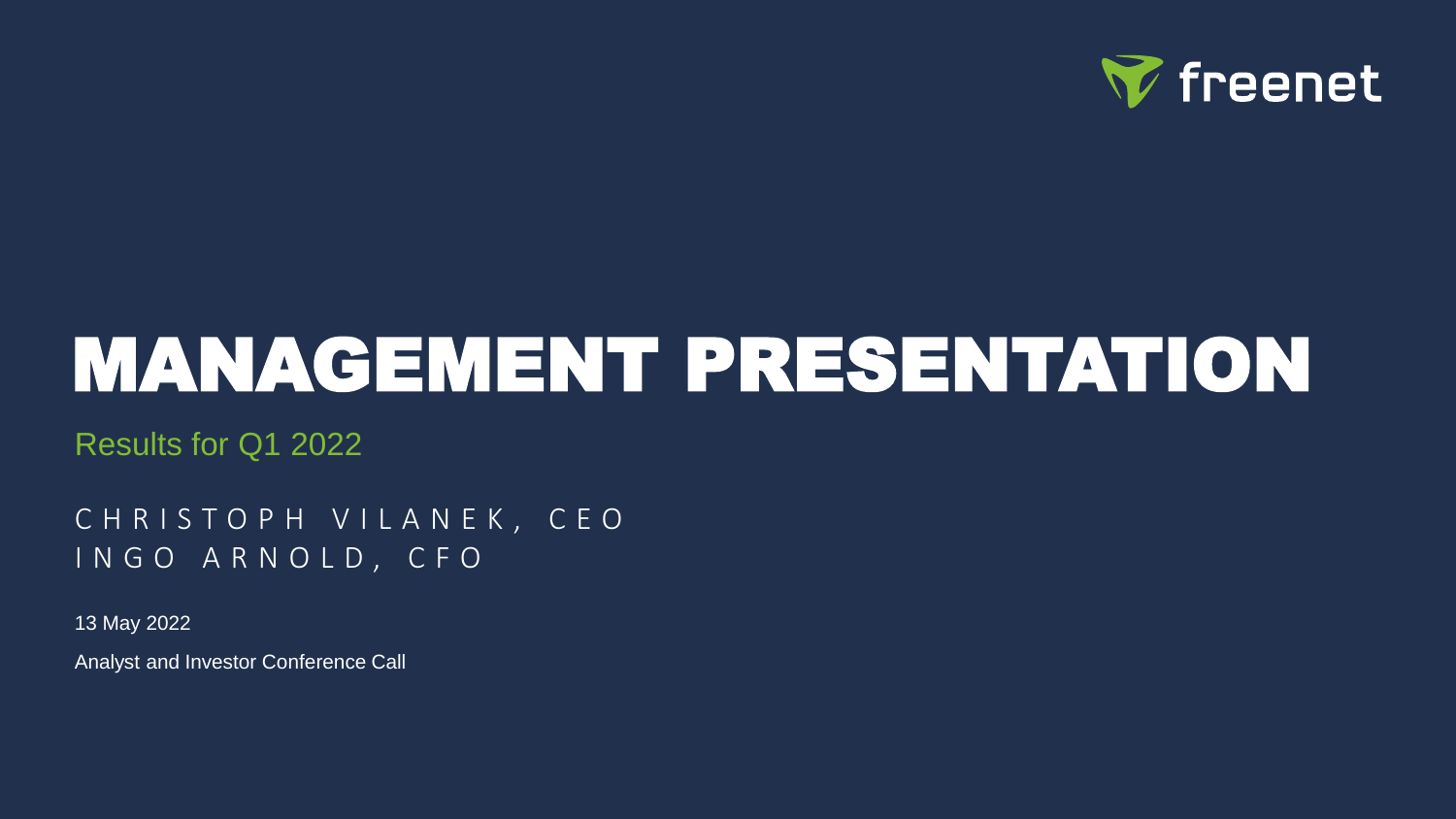## CAUTIONARY STATEMENT

This presentation contains forward-looking statements which involve risks and uncertainties. The actual performance, results and timing of the business of freenet AG could differ materially from the expectations regarding performance, results and timing expressed in this presentation.

These statements are subject to many risks and uncertainties, including an adverse development of global economic conditions, in particular a decline of demand in our most important markets; a deterioration of our refinancing possibilities on the credit and financial markets; events of force majeure including natural disasters, pandemics, acts of terrorism, political unrest, armed conflicts, industrial accidents and their effects on our sales, purchasing, services or other activities.

This presentation does not constitute an offer to sell or a solicitation to purchase any securities of freenet AG. Any such decision must not be made on the basis of the information provided in this presentation.

freenet AG does not undertake any obligation to publicly update or revise information provided during this presentation.

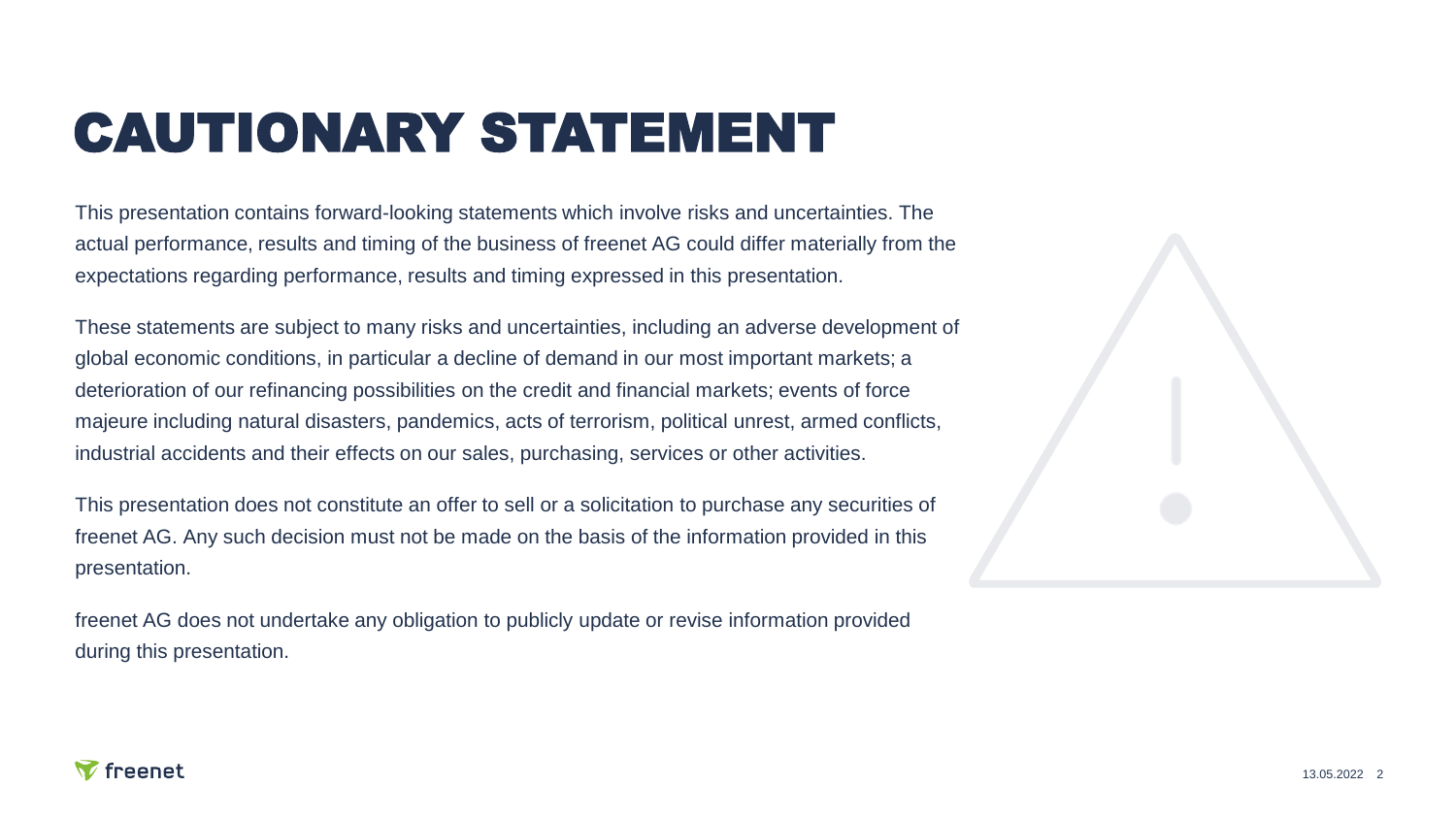### AGENDA

### 1 BUSINESS C. VILANEK, CEO

2 FINANCIALS 1. ARNOLD, CFO

3 Q&A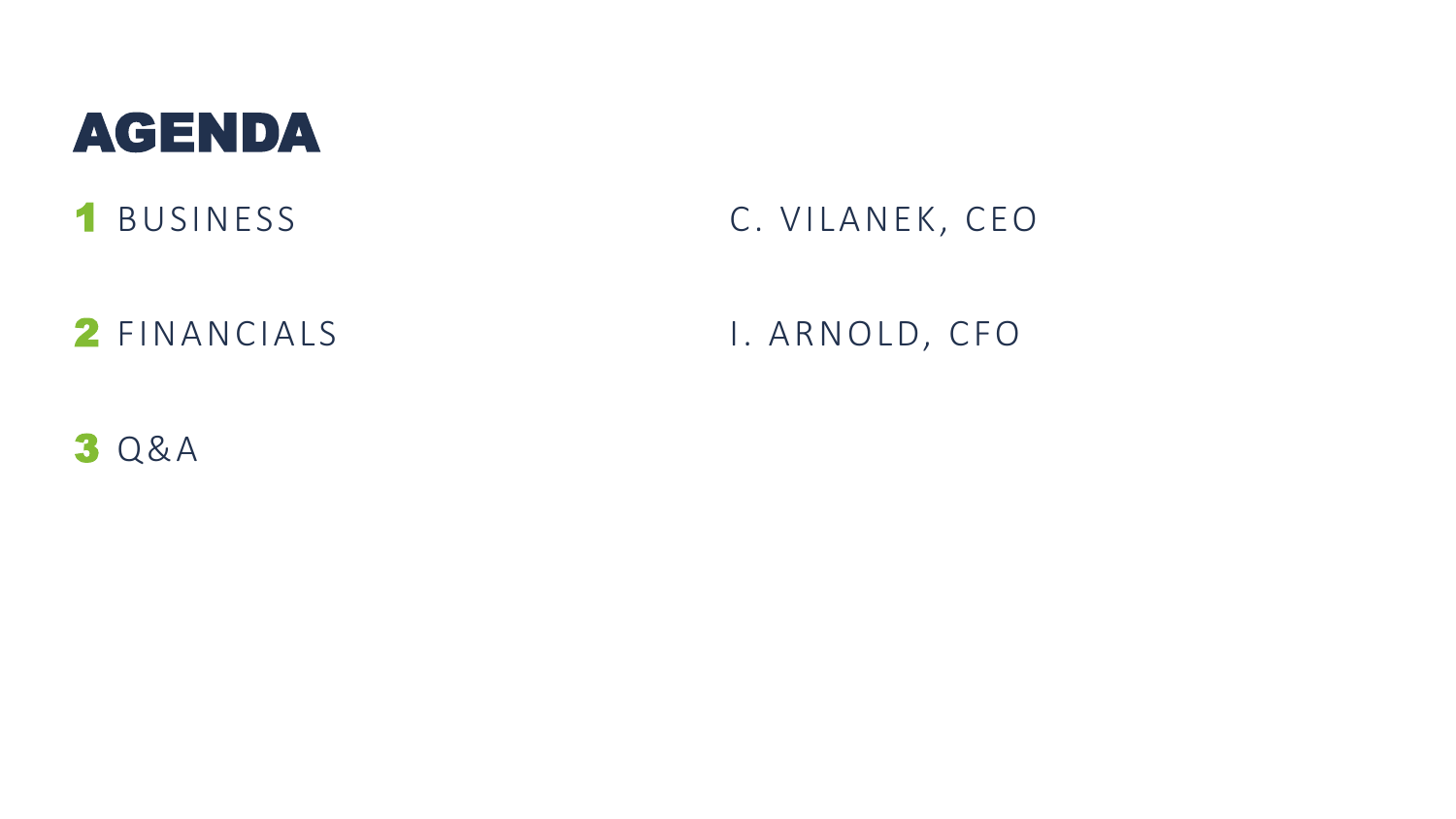## FREENET CARRIES OUT GUIDANCE 2022

8,811 TOTAL SUBSCRIBER BASE

mEUR

118.0 **EBITDA** 

62.7 mEUR FRFF CASH FLOW

+163.5 HIGH CUSTOMER INTAKE +3.3 mEUR IN LINE WITH QUARTERLY E X P E C TAT I O N +9.2 mEUR GROWTH IN BOTH SEGMENTS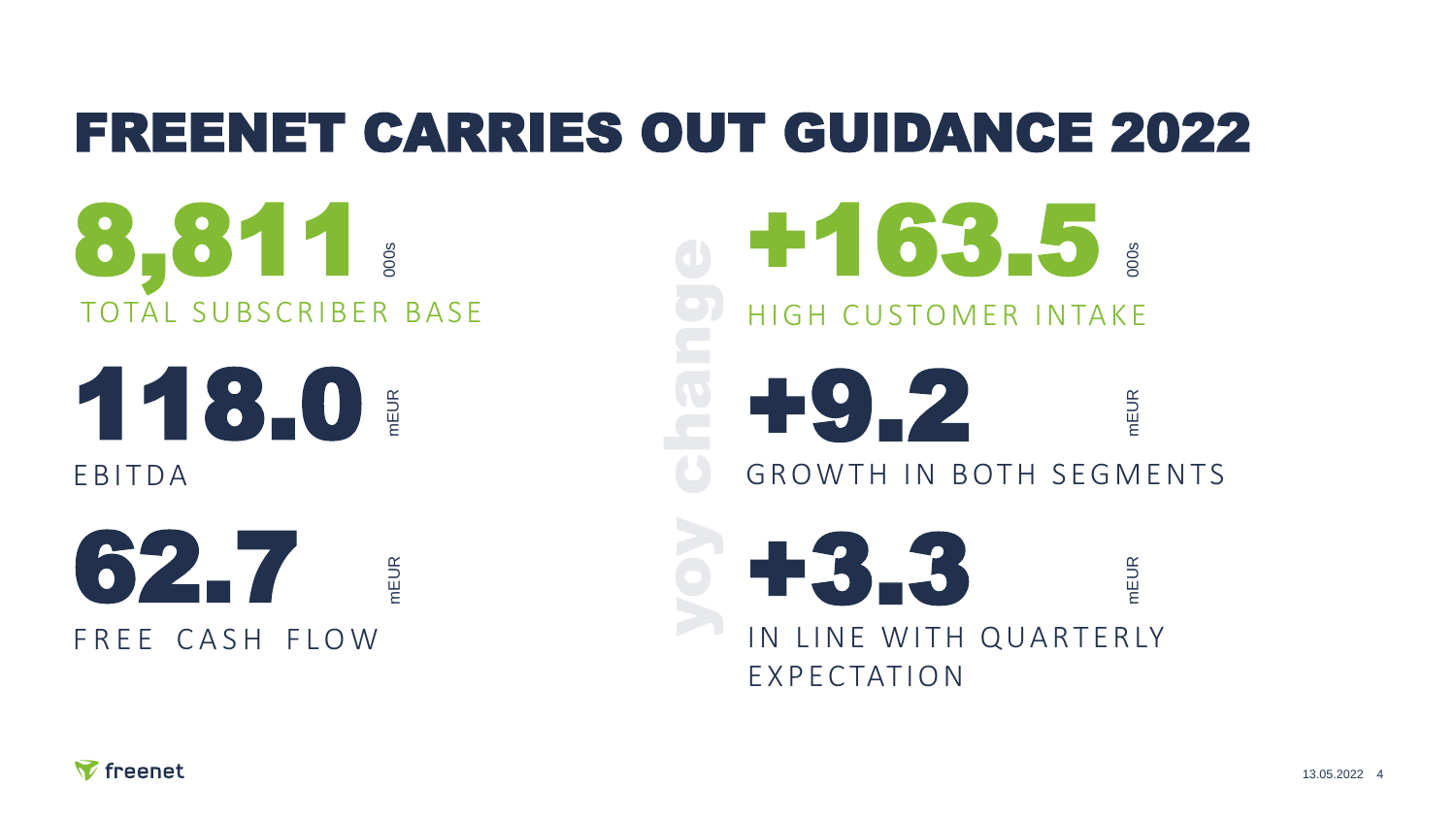### +163,500 SUBSCRIBERS YOY AND +26,000 NET ADDS IN Q1 SUBSCRIBER BASE



<sup>1</sup> ARPU and profitability comparable to postpaid contracts, but not yet counted within postpaid base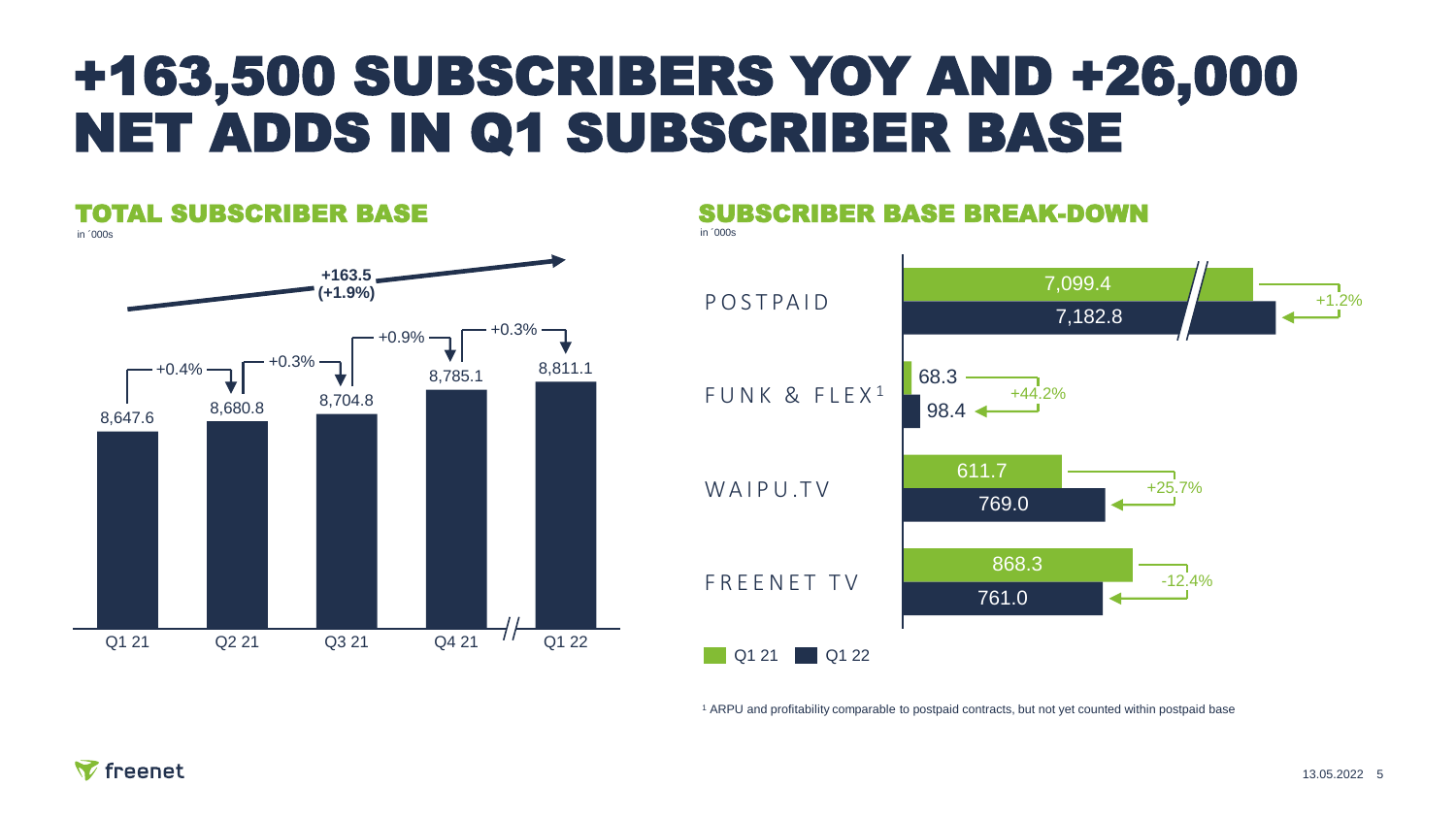### +15,200 MOBILE NET ADDS AS A FUNCTION OF EECC

#### TARIFF AND SALES CHANNEL PORTFOLIO EXPANDED

- Own 5G tariff offers complement MNO 5G tariffs (T-Mobile + Vodafone) in the portfolio
- **EXT** Brand transformation and rebranding to 'freenet' ongoing; with positive perception by customers, partners and employees
- Captive channels remain above 70% but impacted from late Corona environment



#### in '000s MOBILE SUBSCRIBER DEVELOPMENT

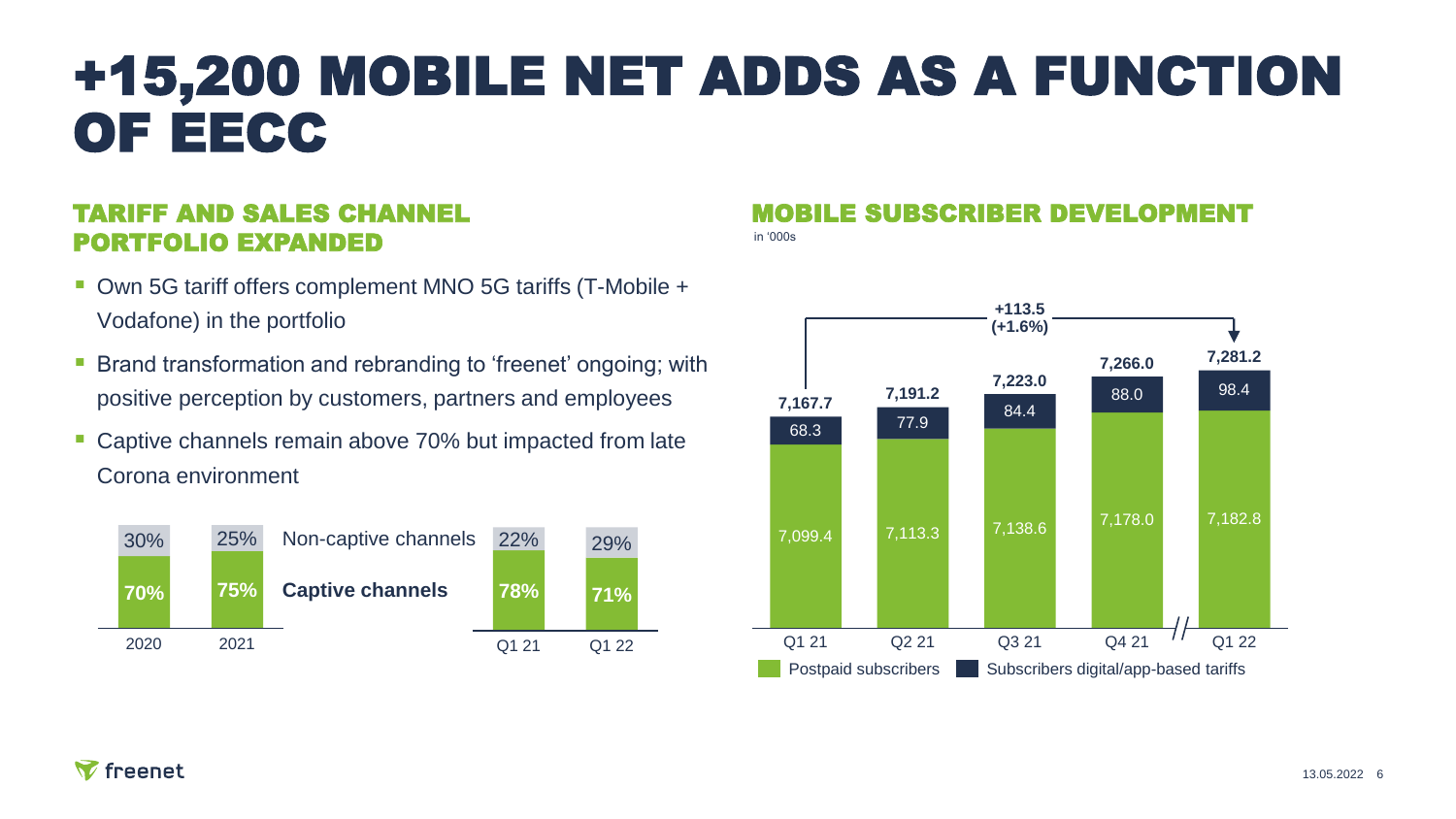### TV CAMPAIGN WITH DIETER BOHLEN PAYS OFF – STRONGEST Q1 SINCE LAUNCH

#### OPERATIONAL HIGHLIGHTS

- Expansion of cooperation with RTL to include RTL's pay-TV offering increases attractiveness of waipu.tv platform further
- Cooperation with Deutsche Glasfaser (DGF):
	- DGF decided to focus on infrastructure and discontinues its own product in favour of waipu.tv
	- waipu.tv available to new customers from Q4; existing customers will be migrated in 2023
	- Cooperation delivers additional future growth bucket; clear upside to linear case included in "freenet 2025" ambition
- High margin advertising revenues slightly lower due to Covid and Ukraine crisis

#### WAIPU.TV SUBSCRIBERS





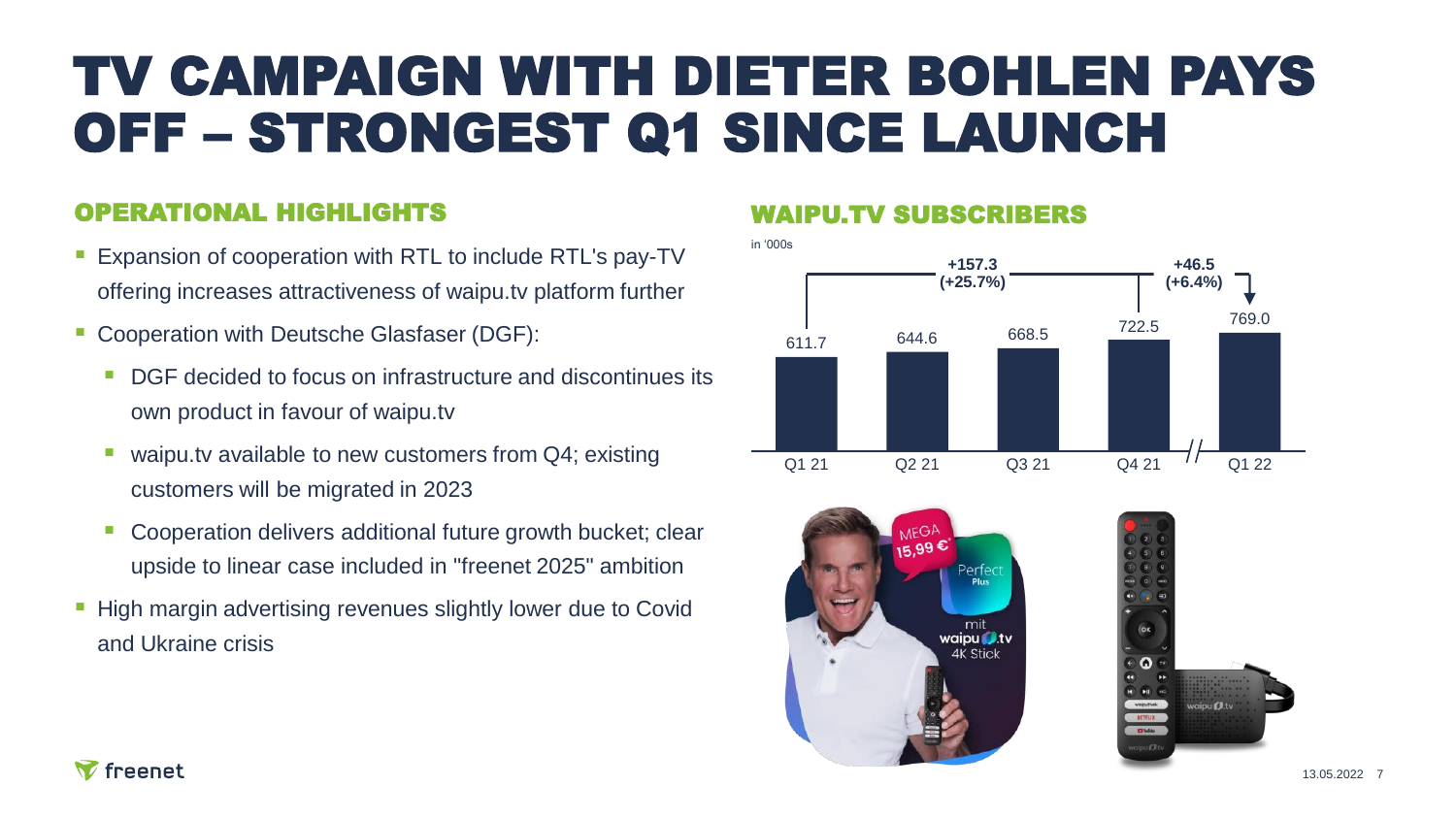## MEDIA BROADCAST COOPERATES WITH 1&1



#### FREENET TV (RGU)

in '000s



#### OPERATIONAL HIGHLIGHTS

#### **freenet TV**

- Celebrating 5<sup>th</sup> anniversary, churn continues in Q1, but EBITDA remains stable due to efficiency gains
- **Price increase of 1 Euro per month in Q3 to compensate customer attrition**

#### **B2B**

■ Conclusion of a long-term contract with 1&1 for field service of its new 5G network including four data centres

#### **DAB+/'Antenne Deutschland'**

- Expansion of transmitter network of the first national DAB+ multiplex
- **E** Antenne Deutschland has launched its  $5<sup>th</sup>$  own program
- AGMA (measurement of audience as key metrics for ad revenues) delivered +70% to previous measurement; 157,000 listeners per average hour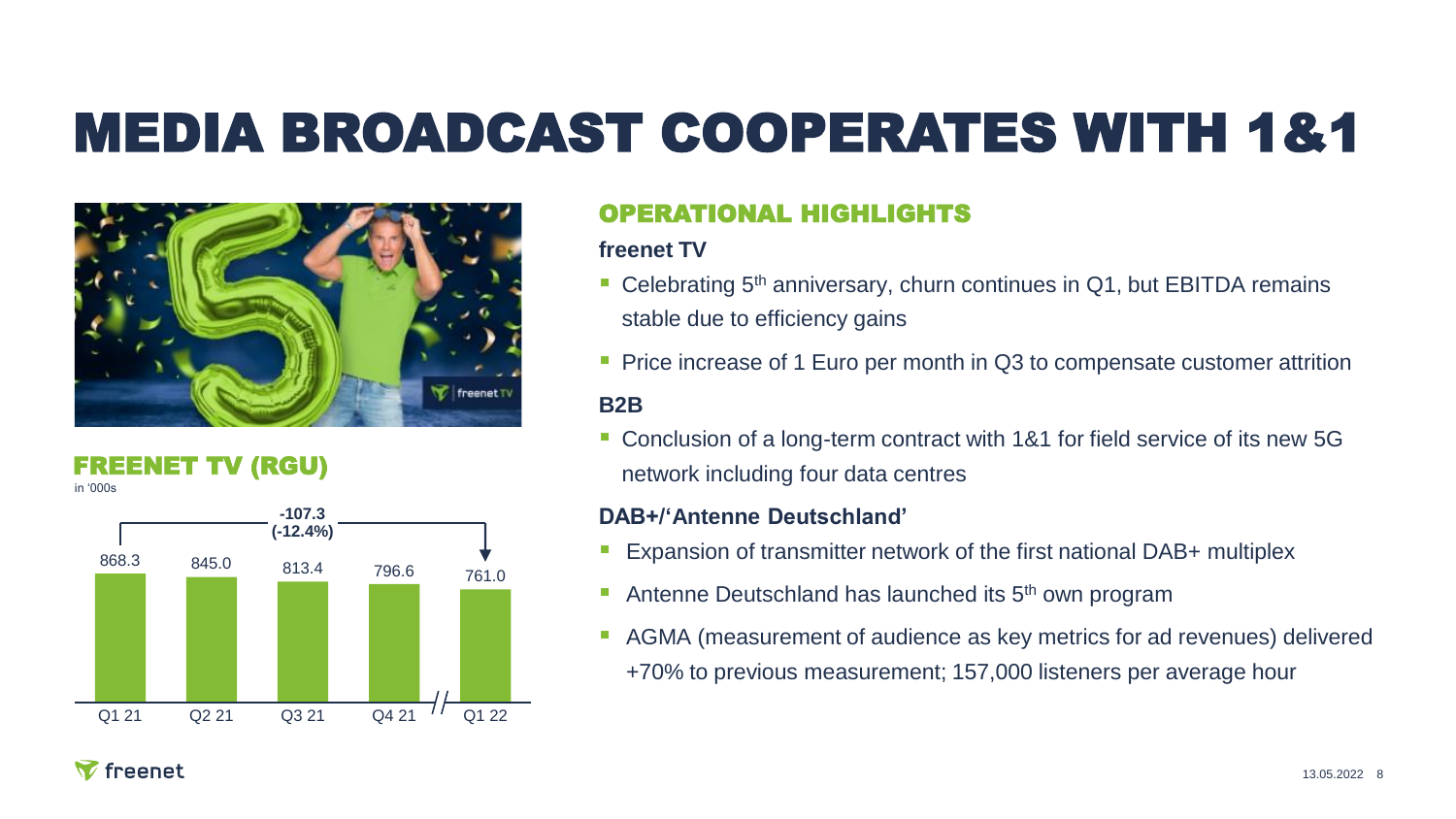## OUTLOOK INTO Q2

#### MOBILE COMMUNICATIONS TO TV AND MEDIA

- We expect stronger net adds than in Q1
- **Müller Mobile to be launched; 3 tariffs including** DLS offers in a cooperation with drugstore chain in Germany
- **F** freenet internet launch as fixed mobile service, app-based product
- **Digital Lifestyle: Revenues in Q2 expected stable** to slightly increasing
- Brand transformation in execution

- waipu.tv will start initial transformation campaigns with Deutsche Glasfaser and some other small local fibre providers
- waipu.tv push campaigns still dependent on the availability of remote control from far east
- **freenet TV changing to new prices in July and** August, but announcement and customer notifications end of Q2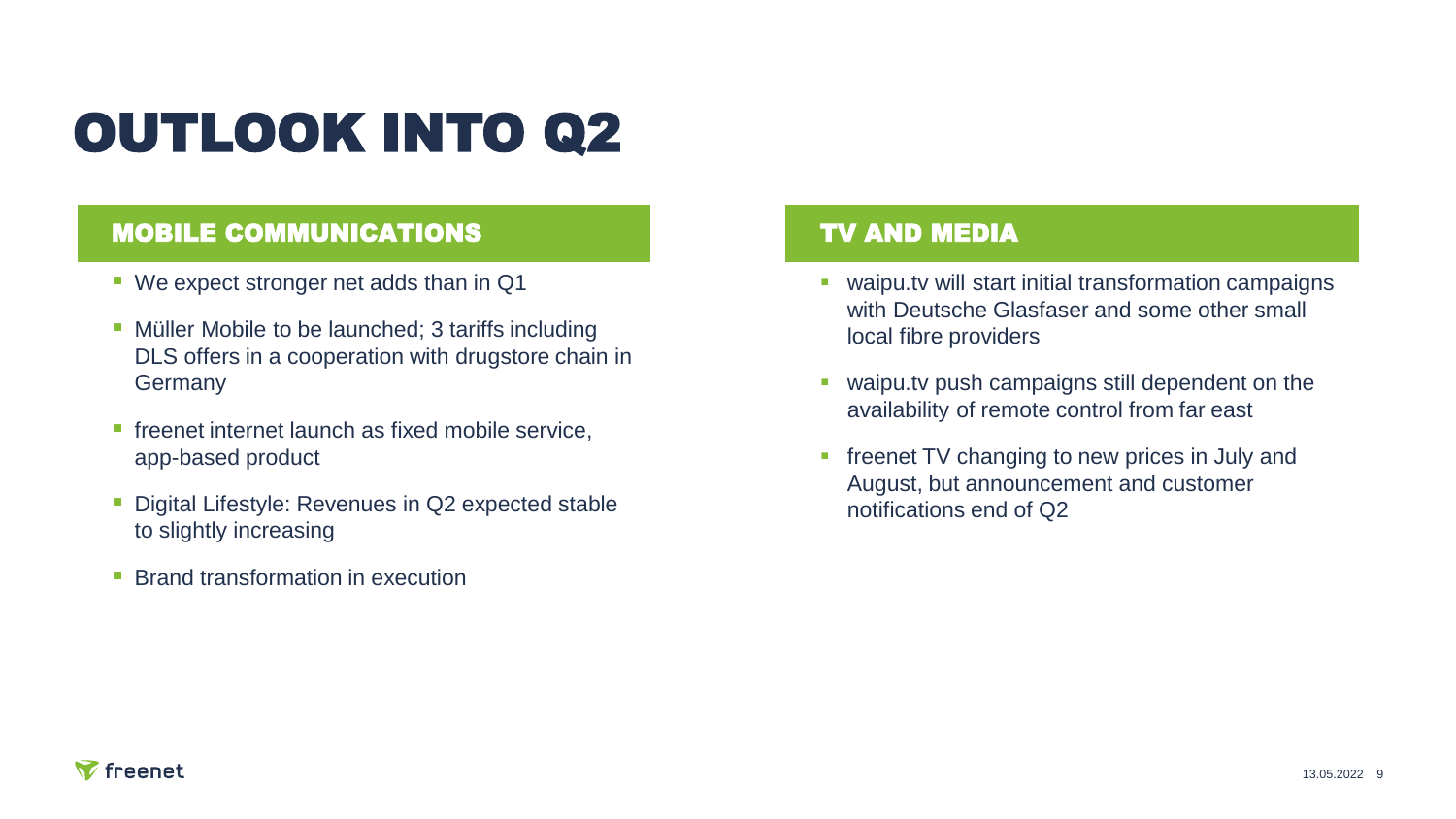### GROUP – STABLE REVENUES, BUT HIGHER PROFITABILITY

#### GROUP REVENUES





#### Q1 22 VS. Q1 21

- **Group revenues as expected stable (-0.4% yoy)**
- **Gross profit benefits from operational growth in both segments;** up to 218.2 mEUR (+1.9% yoy)
- EBITDA reflects strong operating performance as well as sustainable cost savings; up to 118.0 mEUR (+8.4% yoy)
- Headwind due to the lower effects from the utilisation of short-time

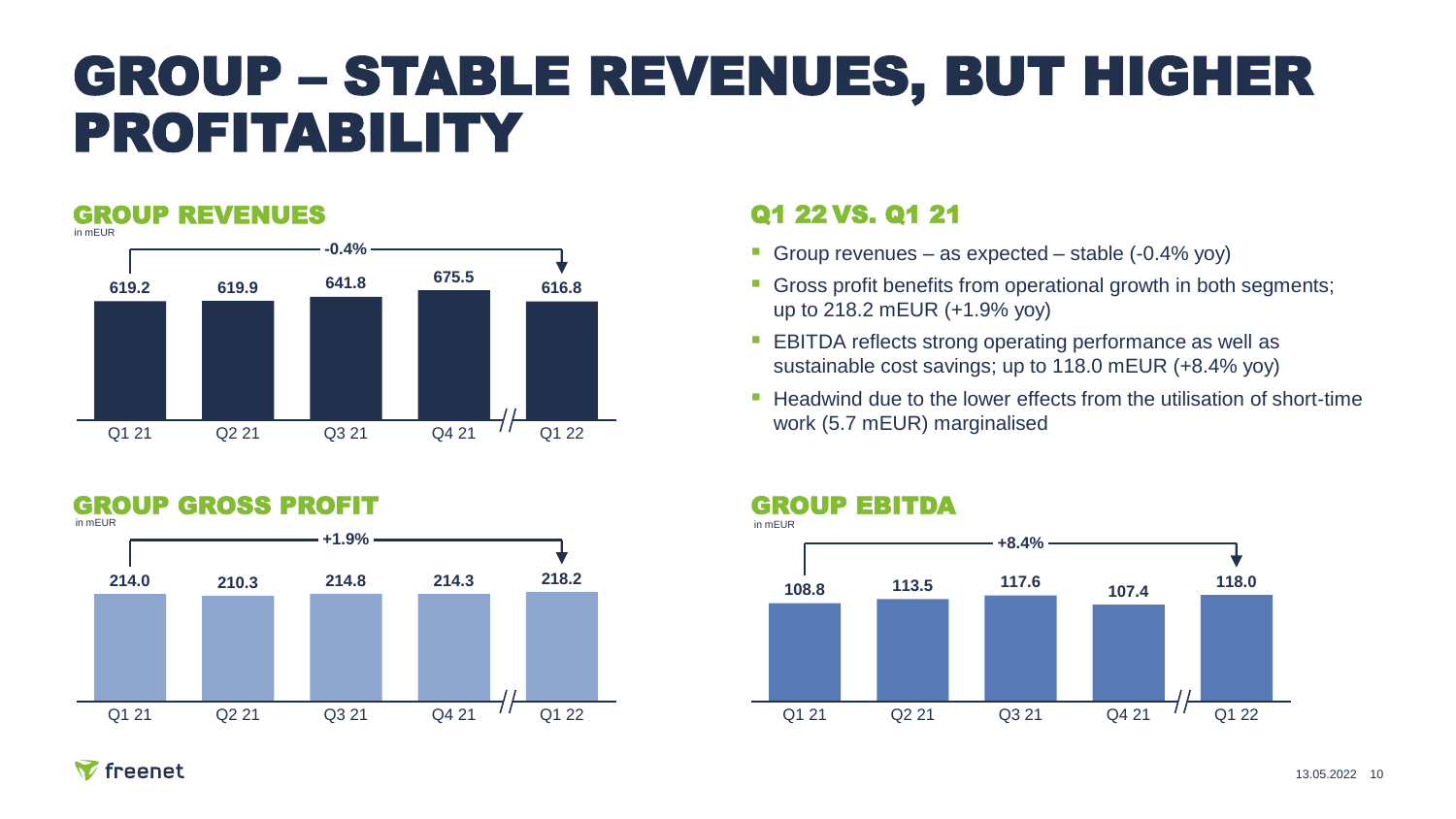## MOBILE – NO SIGNS OF WEAKNESS

#### REVENUES



### GROSS PROFIT EBITDA



#### Q1 22 VS. Q1 21

- Mobile Communications revenues stable (-0.7% yoy) at 544.6 mEUR (Q1 21: 548.7 mEUR), but quality increased
- Share of service revenues up to 75.1% (Q1 21: 73.9%) driving gross profit growth; gross profit up by +1.4% yoy to 166.2 mEUR (Q1 21: 163.9 mEUR)
- **EXTERNAL Increased profitability unfolds at EBITDA level plus bad debt** improved yoy; EBITDA up by +5.5% yoy to 96.8 mEUR (Q1 21: 91.7 mEUR)

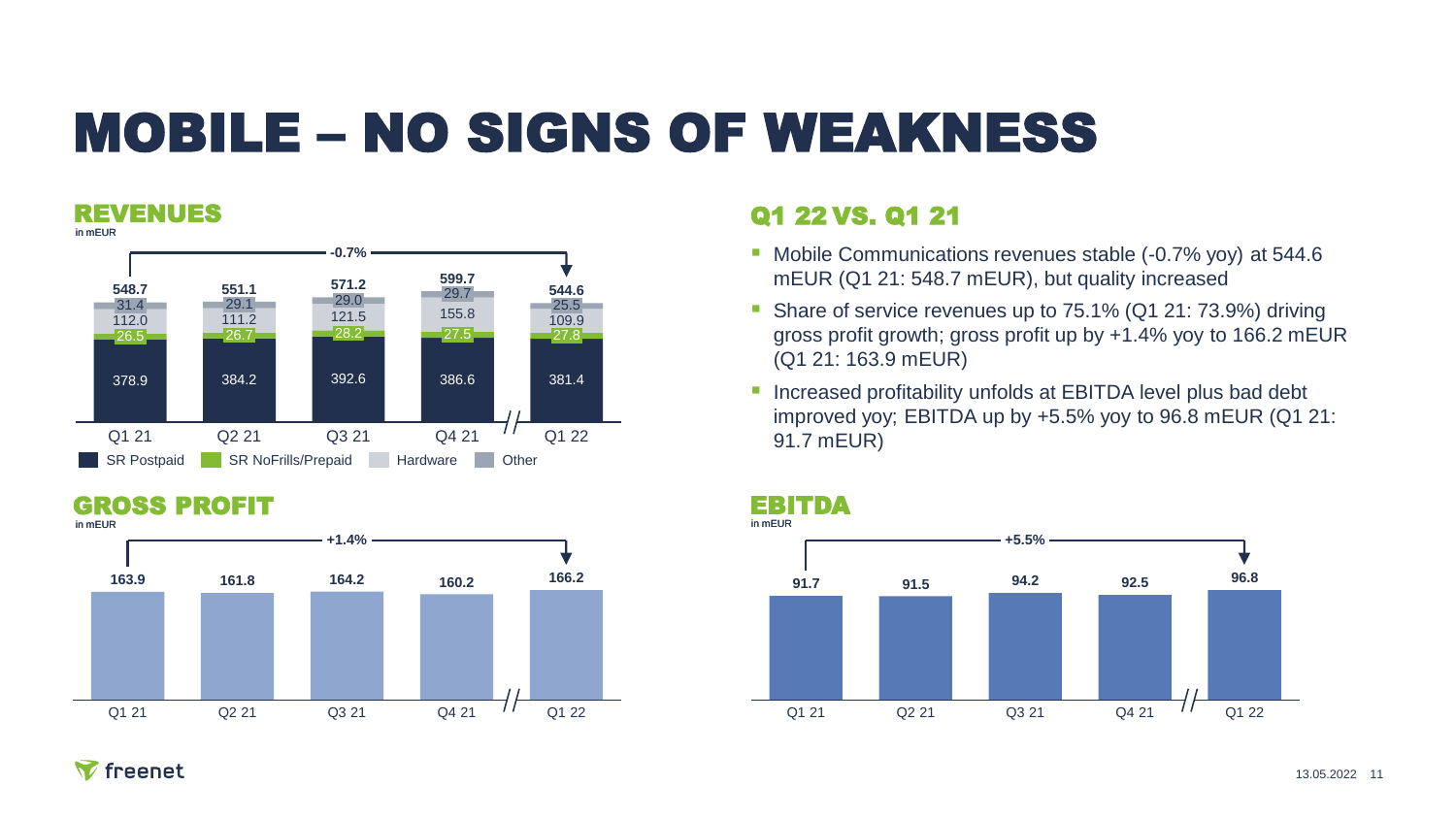### STABLE ARPU CONTRIBUTES TO SERVICE REVENUE GROWTH

#### HIGH-VALUE MOBILE CUSTOMER BASE



### Q1 22 VS. Q1 21

- **Growing mobile customer base with comparably high** profitability and loyalty (+1.6% yoy to 7,281.2 k)
- **Postpaid ARPU stable at 17.7 EUR (Q1 21: 17.8 EUR)**
- **EXT** Temporary slowdown in Digital Lifestyle revenue growth due to supply chain issues and lower freenet energy revenues



#### ARPU POSTPAID

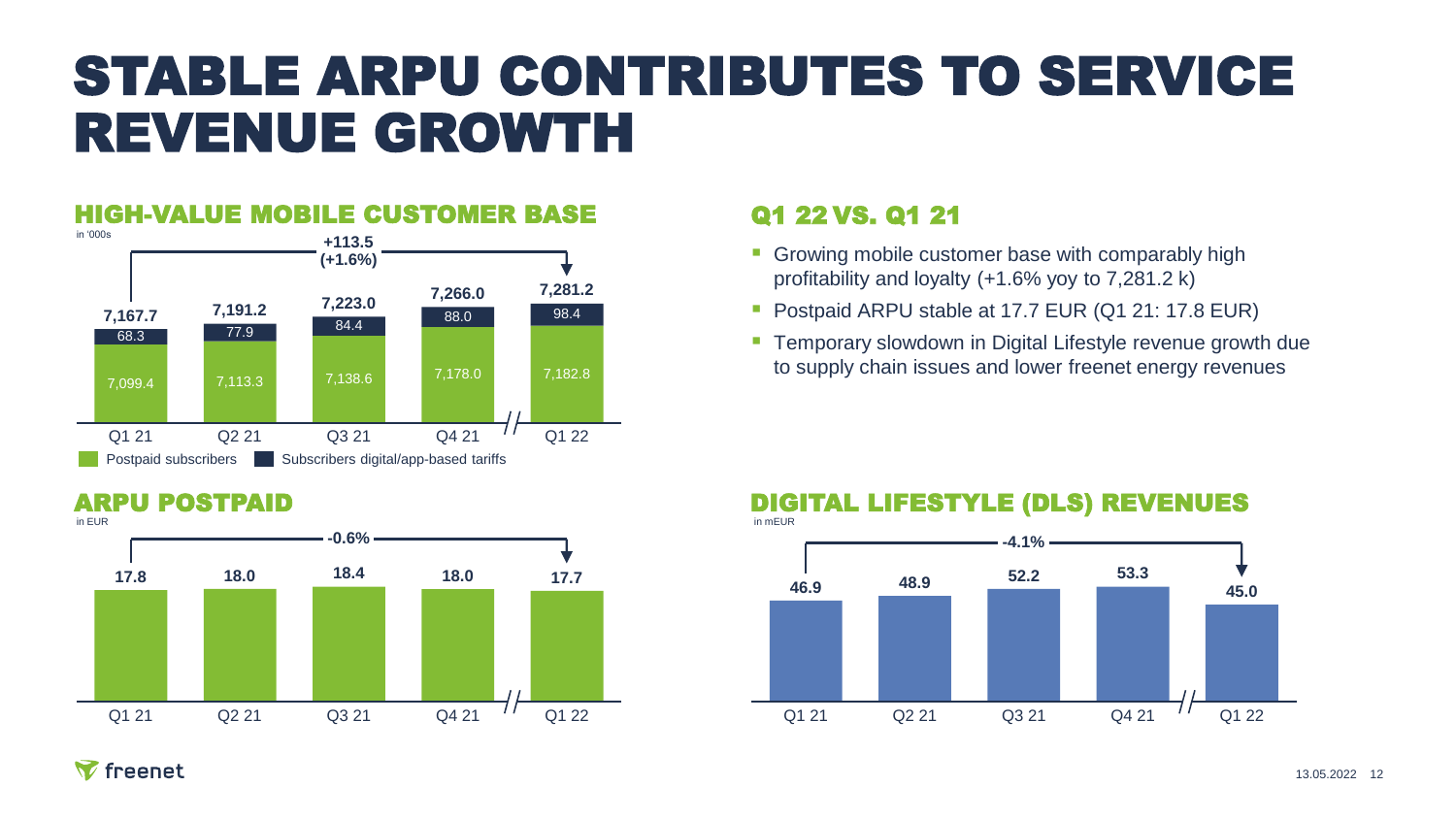### TV AND MEDIA – EBITDA MARGIN IMPROVES TO ABOVE 34 PERCENT

#### REVENUES



### Q1 22 VS. Q1 21

- Strong revenue growth by +8.7% yoy (w/o Media Barter Deal) to 73.9 mEUR, mainly driven by waipu.tv customer growth
- Remarkable increase of gross profit; up by +6.5% yoy (w/o Media Barter Deal) to 47.2 mEUR
- EBITDA margin improves further (+1.9 PP): EBITDA up by +15.0% yoy at 25.3 mEUR (Q1 21: 22.0 mEUR). waipu.tv with higher marketing expenses (Dieter Bohlen-campaign)



#### GROSS PROFIT



#### 13.05.2022 13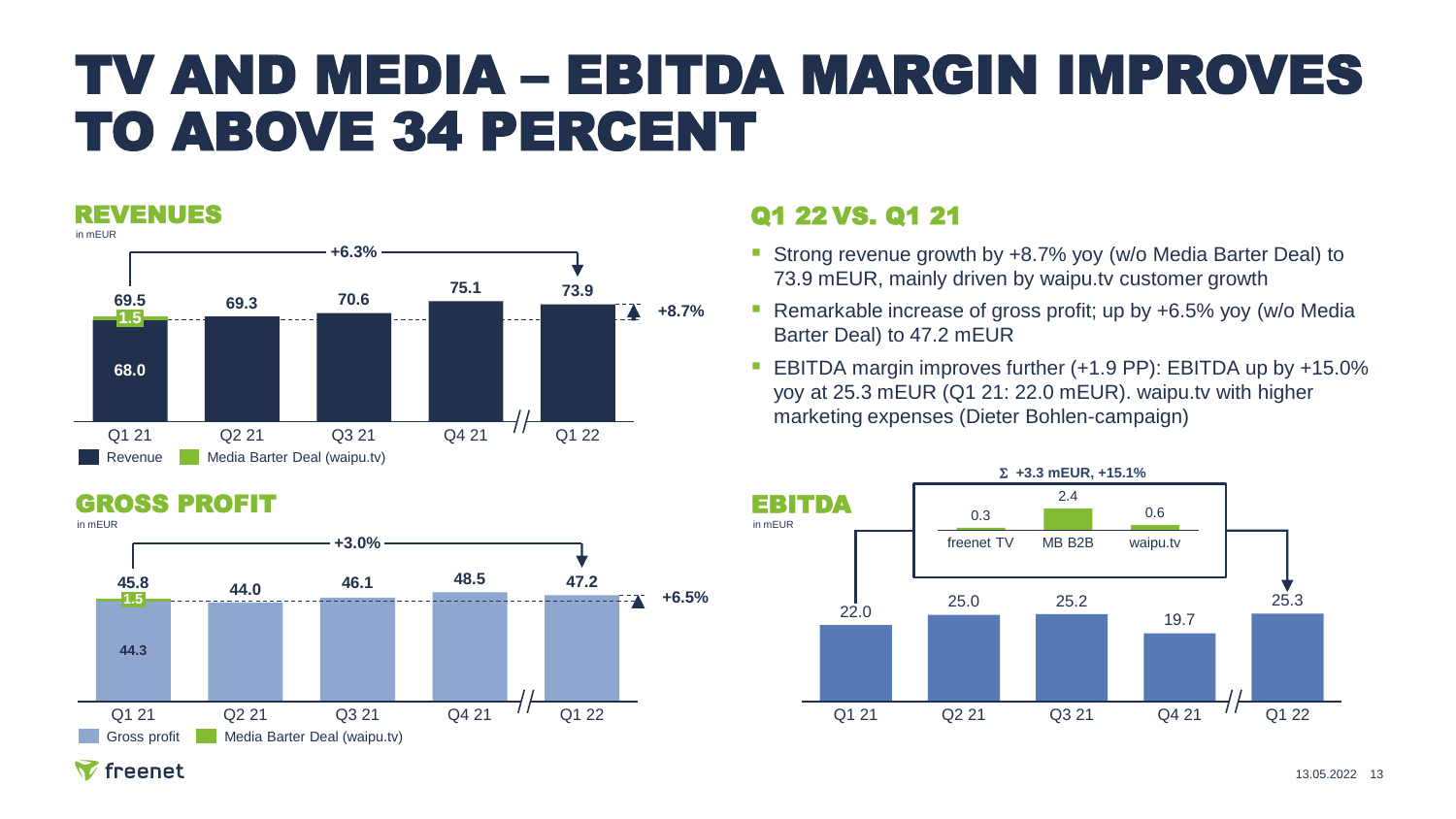### FREE CASH FLOW IN LINE WITH GUIDANCE

#### FROM EBITDA TO FREE CASH FLOW (FCF)

in mEUR



#### FCF QUARTERLY BREAKDOWN in mEUR



#### FURTHER EXPLANATIONS

- CapEx higher due to site renovation in Büdelsdorf (ca. 2.0 mEUR) and regional DAB investment (ca. 1.0 mEUR)
- Change in NWC based on higher contract acquisition costs (non-captive channels); but within expected range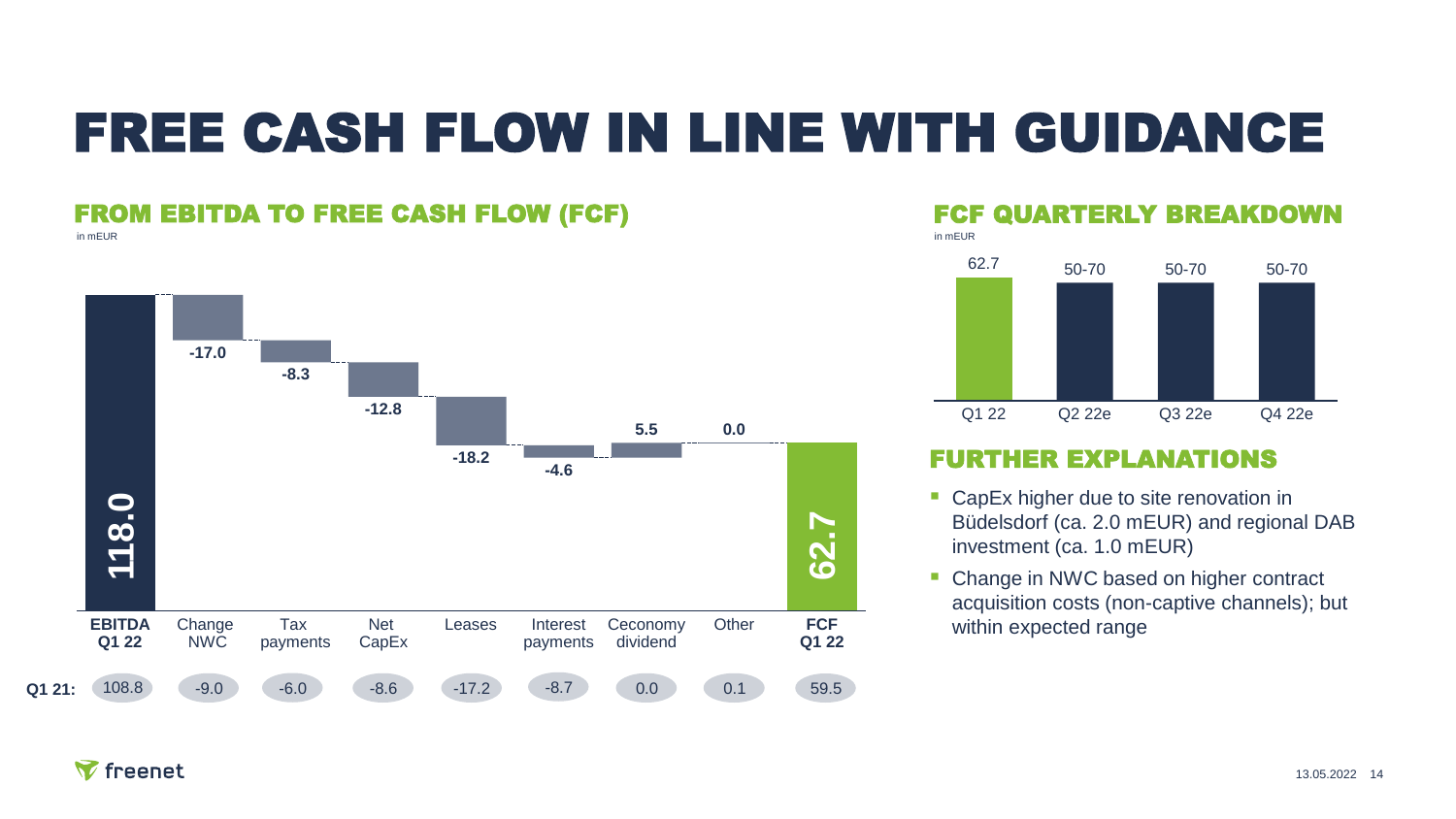### ADJUSTED EARNINGS FIGURES DUE TO MOBILCOM-DEBITEL BRAND AMORTISATION

#### RECONCILIATION OF EBITDA TO ADJUSTED GROUP RESULT

in mEUR

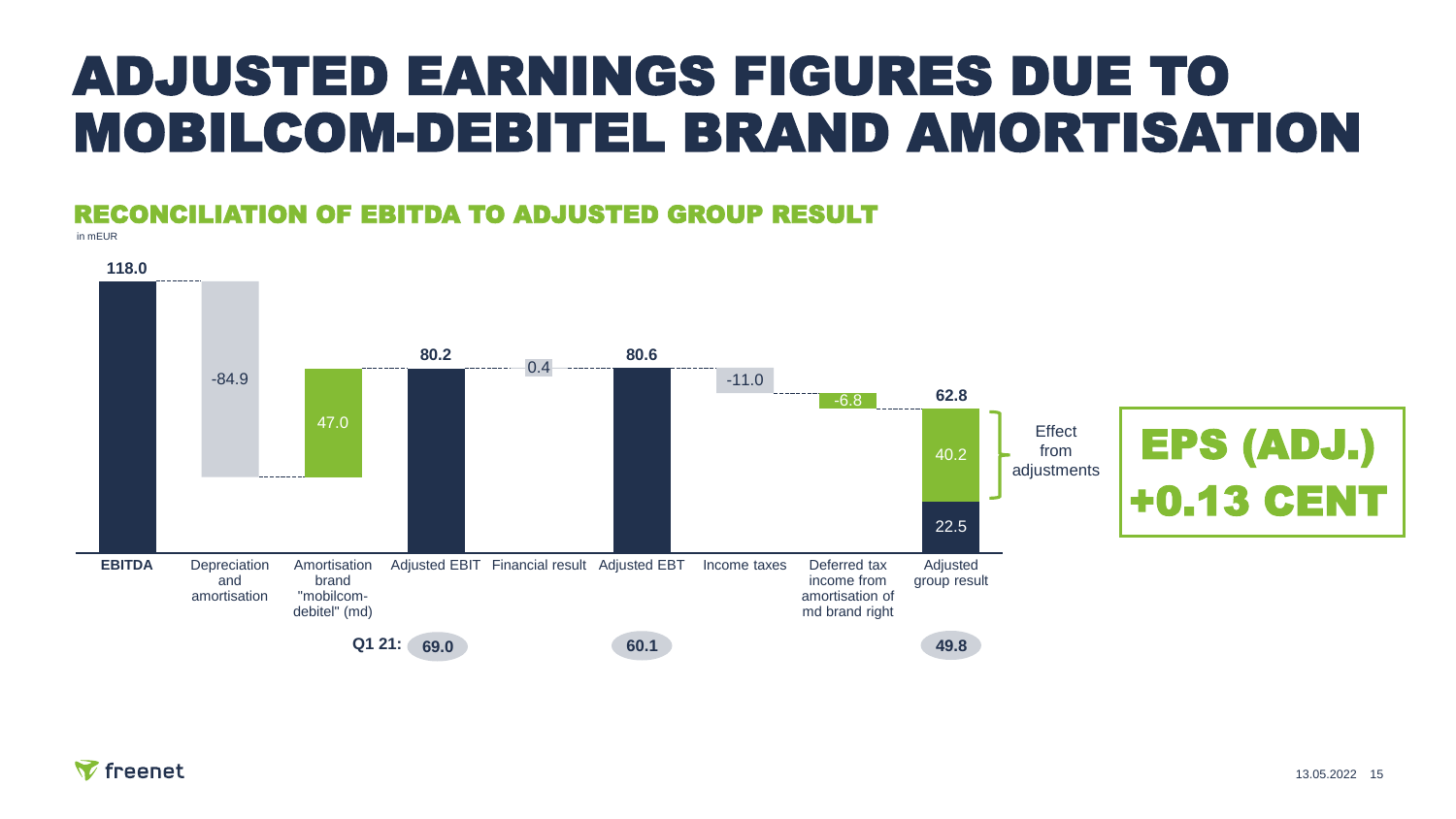### HEALTHY BALANCE SHEET KPIS



EBITDA = EBITDA of last twelve months (i.e., April 2021 to March 2022 or rather April 2020 to March 2021 for the previous year)

\*\* Bank leverage = Bank net debt incl. interest accrual divided by lease-adjusted EBITDA of last twelve months

#### $\nabla$  freenet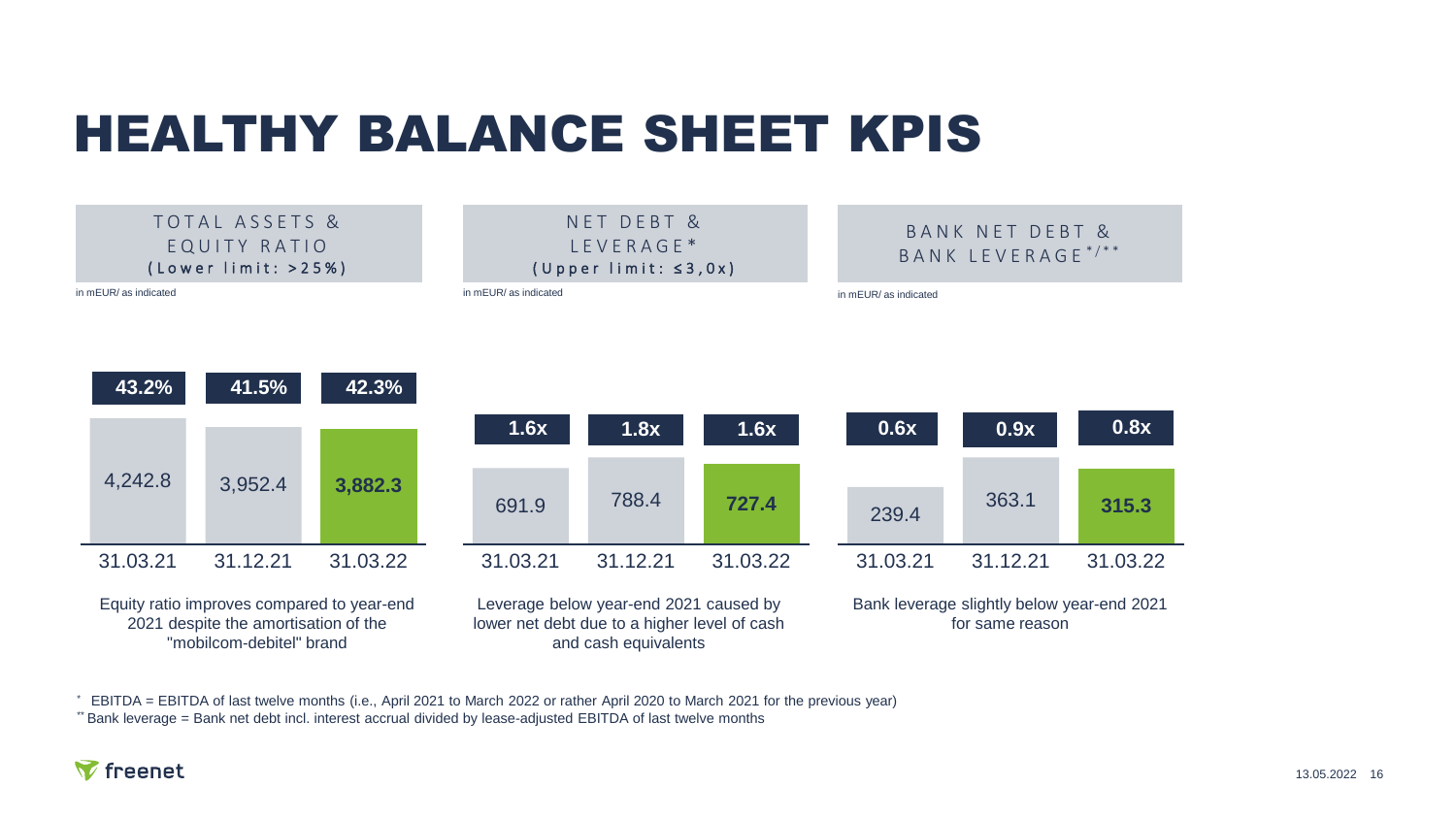### GUIDANCE 2022 REITERATED

| in mEUR    | DANGE                                                       | <b>RESULTS</b><br>2021 | <b>GUIDANCE</b><br>2022 |                                                        |
|------------|-------------------------------------------------------------|------------------------|-------------------------|--------------------------------------------------------|
| €          | Revenue<br>H.                                               | 2,556.3                | stable                  |                                                        |
|            | <b>EBITDA</b><br>o.                                         | 447.3                  | $450 - 470$             | Mid point guidance approx.<br>+4.0% CAGR vs. 2020      |
|            | Free cash flow<br>$\mathcal{C}$                             | 234.4                  | $230 - 250$             | Mid point guidance > 50.0%<br>EBITDA-to-FCF conversion |
|            | <b>GUIDANCE</b>                                             |                        |                         |                                                        |
| in '000s   |                                                             |                        |                         |                                                        |
|            | Postpaid contracts<br>T.<br>(w/o digital/app-based tariffs) | 7,178.0                | Moderate<br>growth      |                                                        |
| <u>io-</u> | waipu.tv subscribers<br>г                                   | 722.5                  | Solid growth            |                                                        |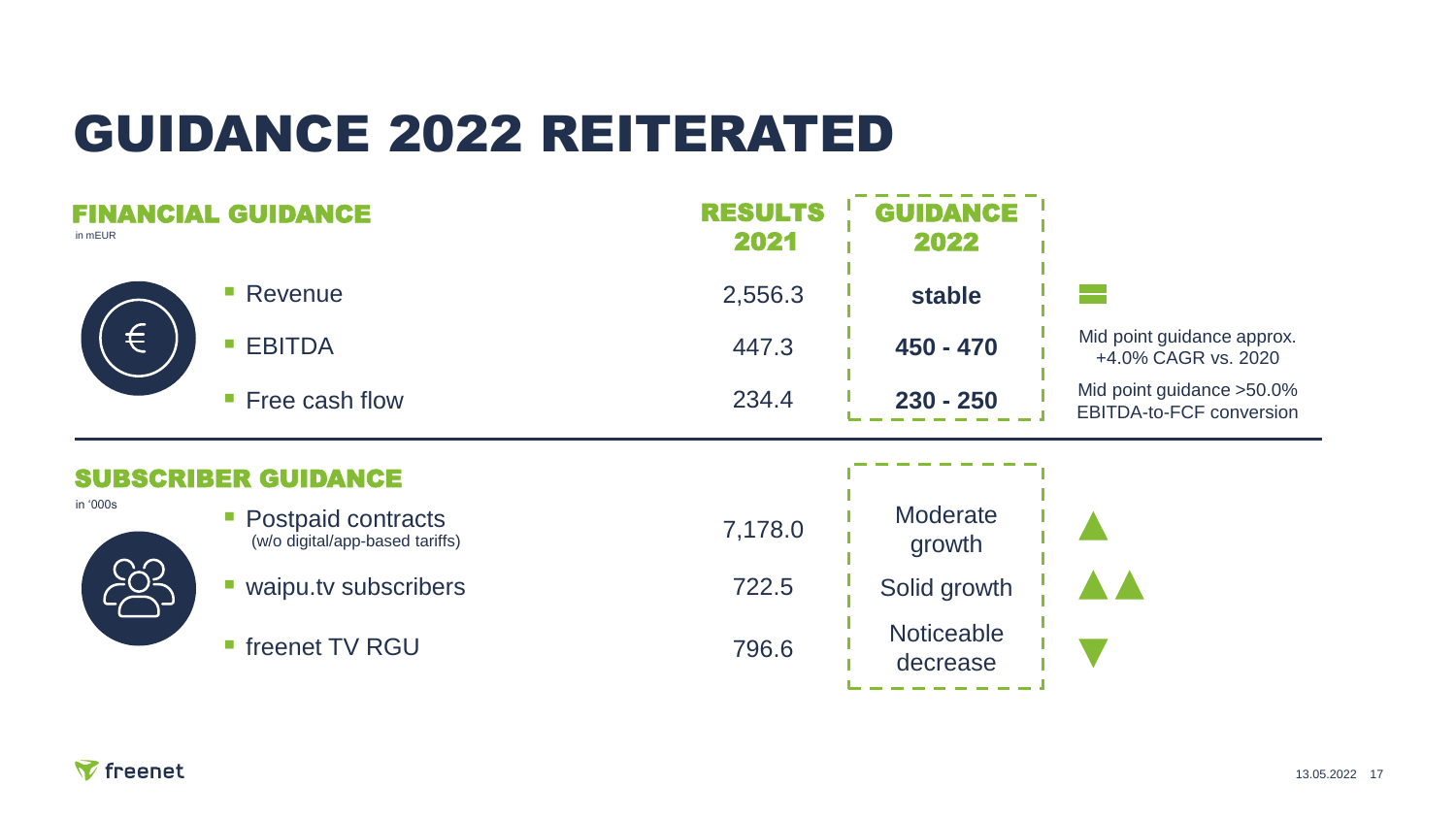

# QUESTIONS. OPEN FOR YOUR

#### FOR FOLLOW-UP QUESTIONS REACH OUT TO:

freenet AG Investor Relations [ir@freenet.ag](mailto:ir@freenet.ag) www.freenet-group.de Fon: +49 (0)40 513 06 778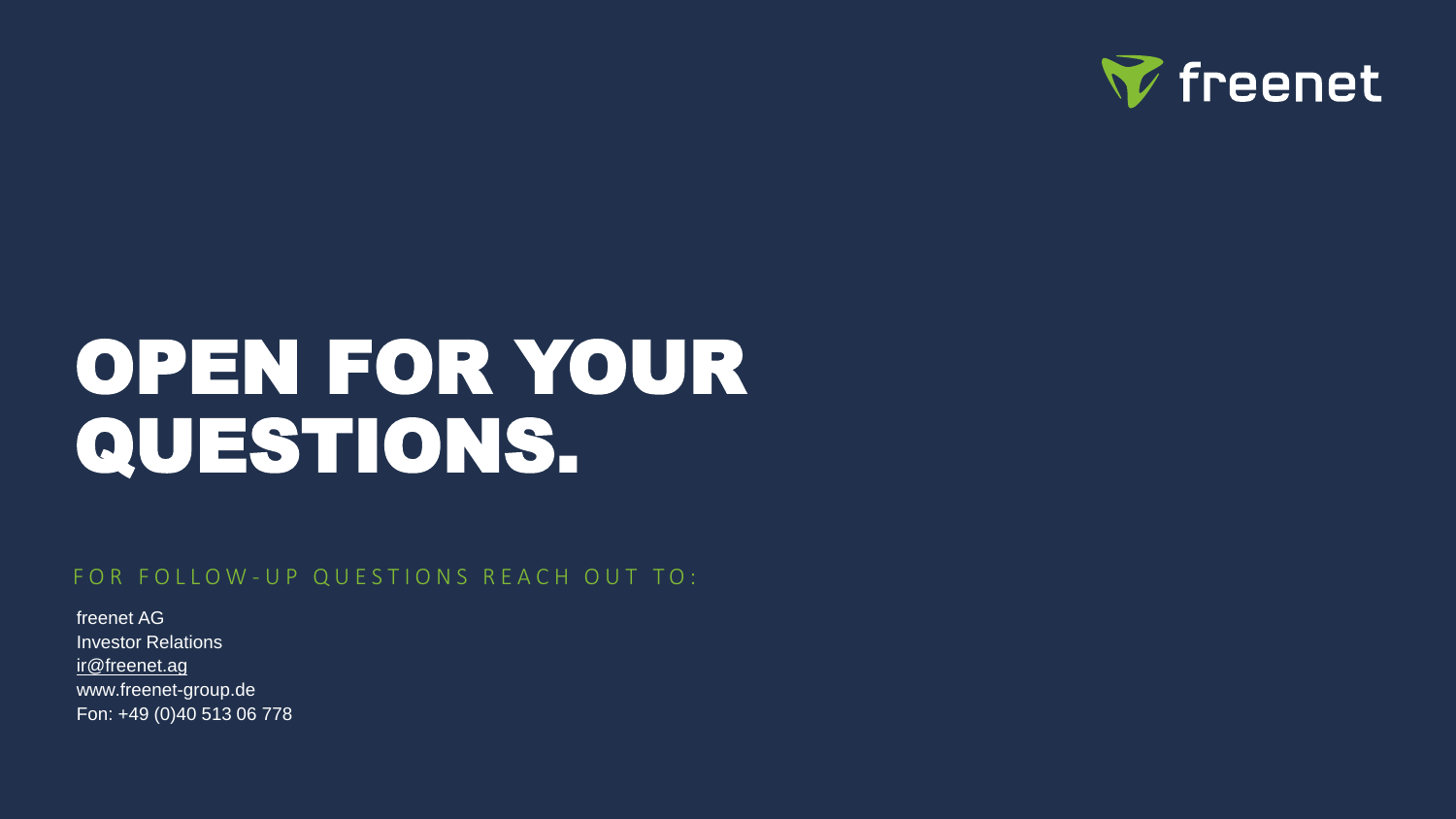### SPECIAL ISSUE: DEPRECIATION OF MOBILCOM-DEBITEL BRAND

### OF BRAND 'MOBILCOM-DEBITEL' DUE TO BRAND TRANSFORMATION



- The mobilcom-debitel brand is used in the Mobile Communications segment and recognised in the balance sheet at 293.2 mEUR as of 31.12.2021
- **E** Linear meltdown of brand over 18 months until end of Q2 23
- **Amortisation with in sum negative** impact on P/L KPIs (EBIT, EBT, net profit, and EPS) as well as equity ratio; no cash impact!

**Introduction of adjusted P/L KPIs (EBIT, EBT, net profit, and EPS) to continue to provide a clear and transparent view of the operating performance of freenet Group**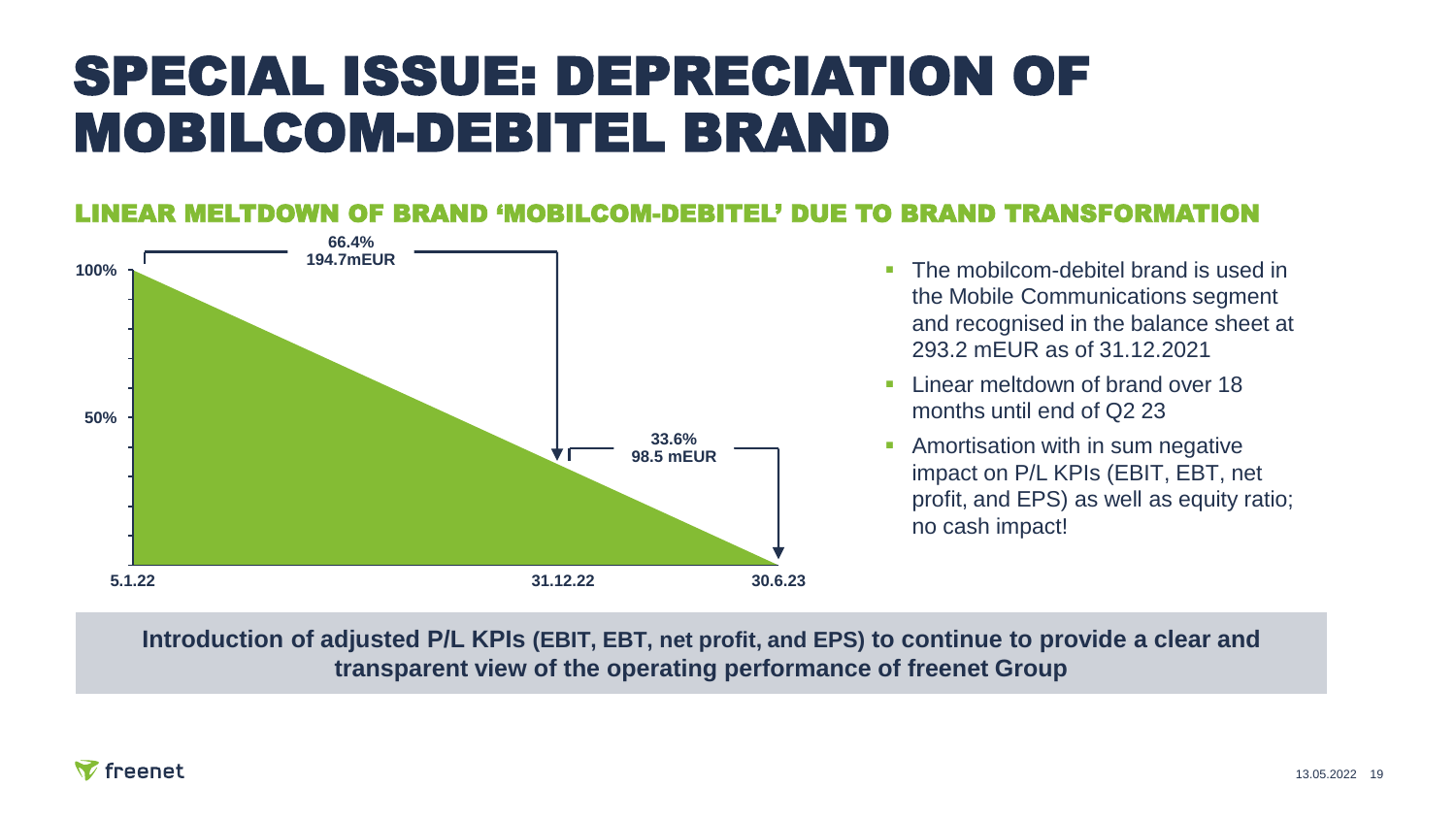### FREE CASH FLOW BRIDGE 2022

#### FROM EBITDA TO FREE CASH FLOW

in mEUR



Renovation Headquarters Büdelsdorf (EU taxonomy partially eligible CapEx)

#### **Y** freenet